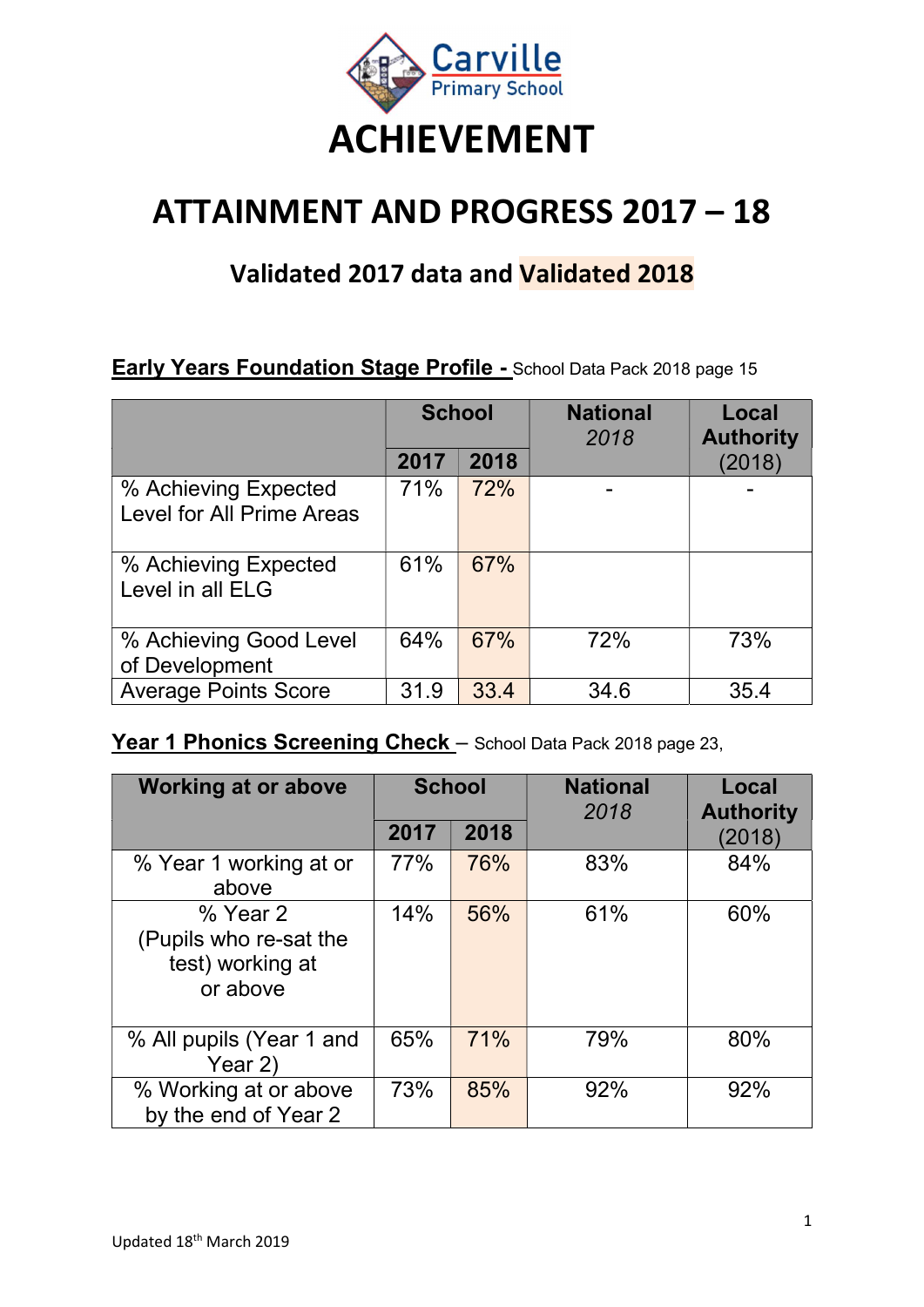Attainment - Key Stage 1 Expected Standard - School Data Pack 2018 page 29

|                             |                                         |      | <b>School</b> | <b>National</b><br>2018 | Local<br><b>Authority</b> |
|-----------------------------|-----------------------------------------|------|---------------|-------------------------|---------------------------|
|                             |                                         | 2017 | 2018          |                         | (2018)                    |
| Expected<br>Standard        | Reading                                 | 77%  | 54%           | 75%                     | 78%                       |
| Expected<br><b>Standard</b> | Writing                                 | 69%  | 54%           | 70%                     | 73%                       |
| <b>Expected</b><br>Standard | <b>Maths</b>                            | 81%  | 58%           | 76%                     | 79%                       |
| Expected<br>Standard        | Science                                 | 69%  | 54%           | 83%                     | 85%                       |
| <b>Expected</b><br>Standard | Reading,<br>Writing and<br><b>Maths</b> | 69%  | 54%           | 65%                     | 69%                       |

#### Attainment - Key Stage 1 Greater Depth School Data Pack 2018 page 29

|                  |                                        |      | <b>School</b> | <b>National</b> | <b>Local</b>               |
|------------------|----------------------------------------|------|---------------|-----------------|----------------------------|
|                  |                                        | 2017 | 2018          | 2018            | <b>Authority</b><br>(2018) |
| Greater<br>Depth | Reading                                | 23%  | 12%           | 26%             | 31%                        |
| Greater<br>Depth | Writing                                | 19%  | 15%           | 16%             | 20%                        |
| Greater<br>Depth | <b>Maths</b>                           | 23%  | 15%           | 22%             | 27%                        |
| Greater<br>Depth | Reading<br>Writing and<br><b>Maths</b> | 15%  | 8%            | 12%             | 15%                        |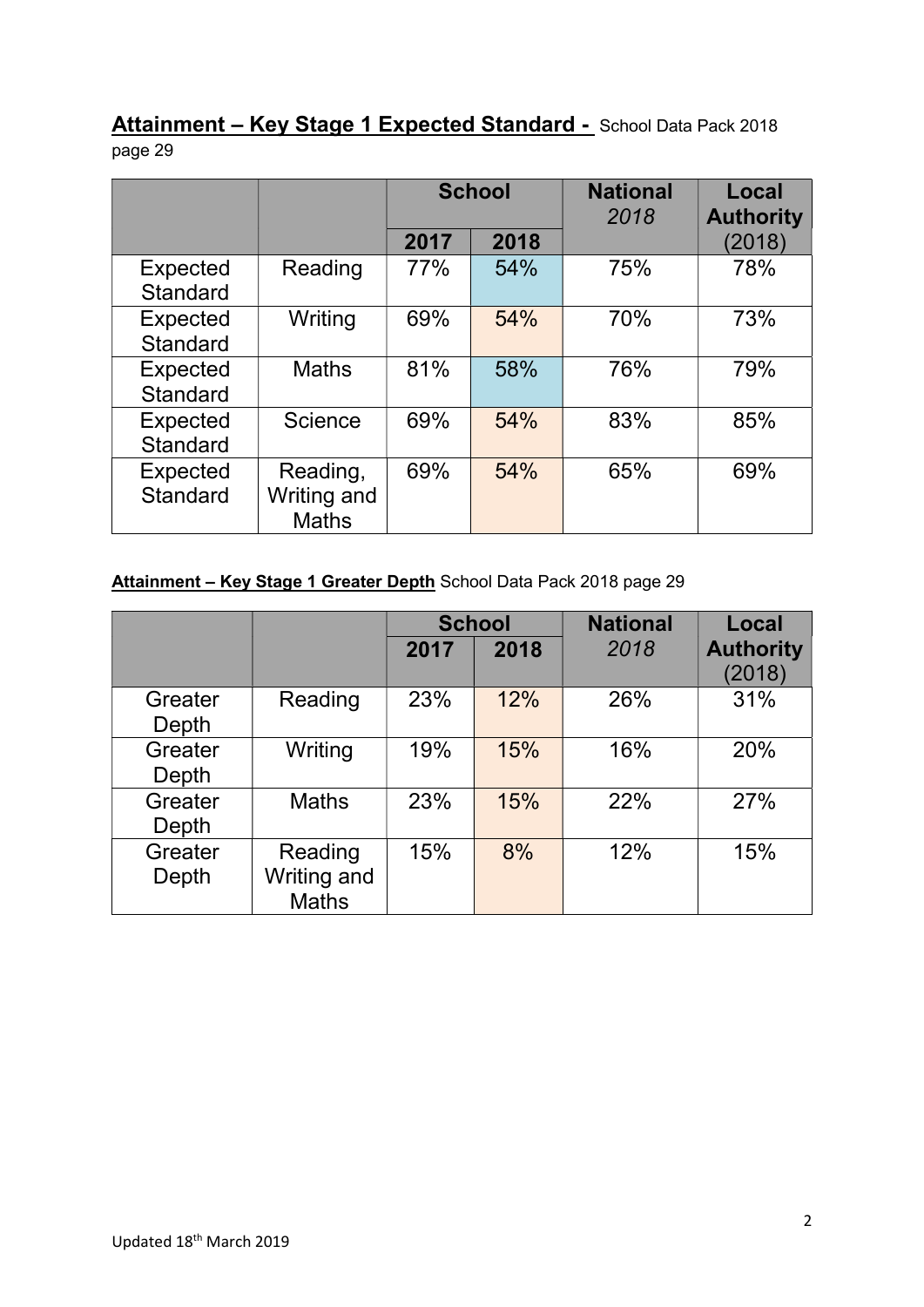#### Attainment - Key Stage 2 Expected Standard - School Data Pack 2018 page 47

|                 |              |      | <b>School</b> | <b>National</b> | Local                      |
|-----------------|--------------|------|---------------|-----------------|----------------------------|
|                 |              | 2017 | 2018          | 2018            | <b>Authority</b><br>(2018) |
| <b>Expected</b> | Reading      | 52%  | 65%           | 75%             | 77%                        |
| <b>Standard</b> |              |      |               |                 |                            |
| Expected        | Writing (TA) | 76%  | 70%           | 78%             | 82%                        |
| <b>Standard</b> |              |      |               |                 |                            |
| <b>Expected</b> | <b>Maths</b> | 68%  | 52%           | 76%             | 78%                        |
| <b>Standard</b> |              |      |               |                 |                            |
| <b>Expected</b> | Science (TA) | 72%  | 62%           | 83%             | 85%                        |
| <b>Standard</b> |              |      |               |                 |                            |
| Expected        | RWM-         | 48%  | 52%           | 64%             | 68%                        |
| <b>Standard</b> | Combined     |      |               |                 |                            |
| <b>Expected</b> | Grammar,     | 56%  | 61%           | 78%             | 78%                        |
| Standard        | Punctuation  |      |               |                 |                            |
|                 | and Spelling |      |               |                 |                            |

## Attainment - Key Stage 2 Greater Depth - School Data Pack 2018 page 48

|                  |                                         |       | <b>School</b> | <b>National</b> | <b>Local</b>               |  |  |
|------------------|-----------------------------------------|-------|---------------|-----------------|----------------------------|--|--|
|                  |                                         | 2017  | 2018          | 2018            | <b>Authority</b><br>(2018) |  |  |
| Greater<br>Depth | Reading                                 | 8%    | 17%           | 28%             | 29%                        |  |  |
| Greater<br>Depth | Writing (TA)                            | 20%   | 22%           | 20%             | 24%                        |  |  |
| Greater<br>Depth | <b>Maths</b>                            | 8%    | 9%            | 24%             | 24%                        |  |  |
| Greater<br>Depth | RWM-<br>Combined                        | $0\%$ | 9%            | 10%             | 11%                        |  |  |
| Greater<br>Depth | Grammar.<br>Punctuation<br>and Spelling | 24%   | 17%           | 34%             | 36%                        |  |  |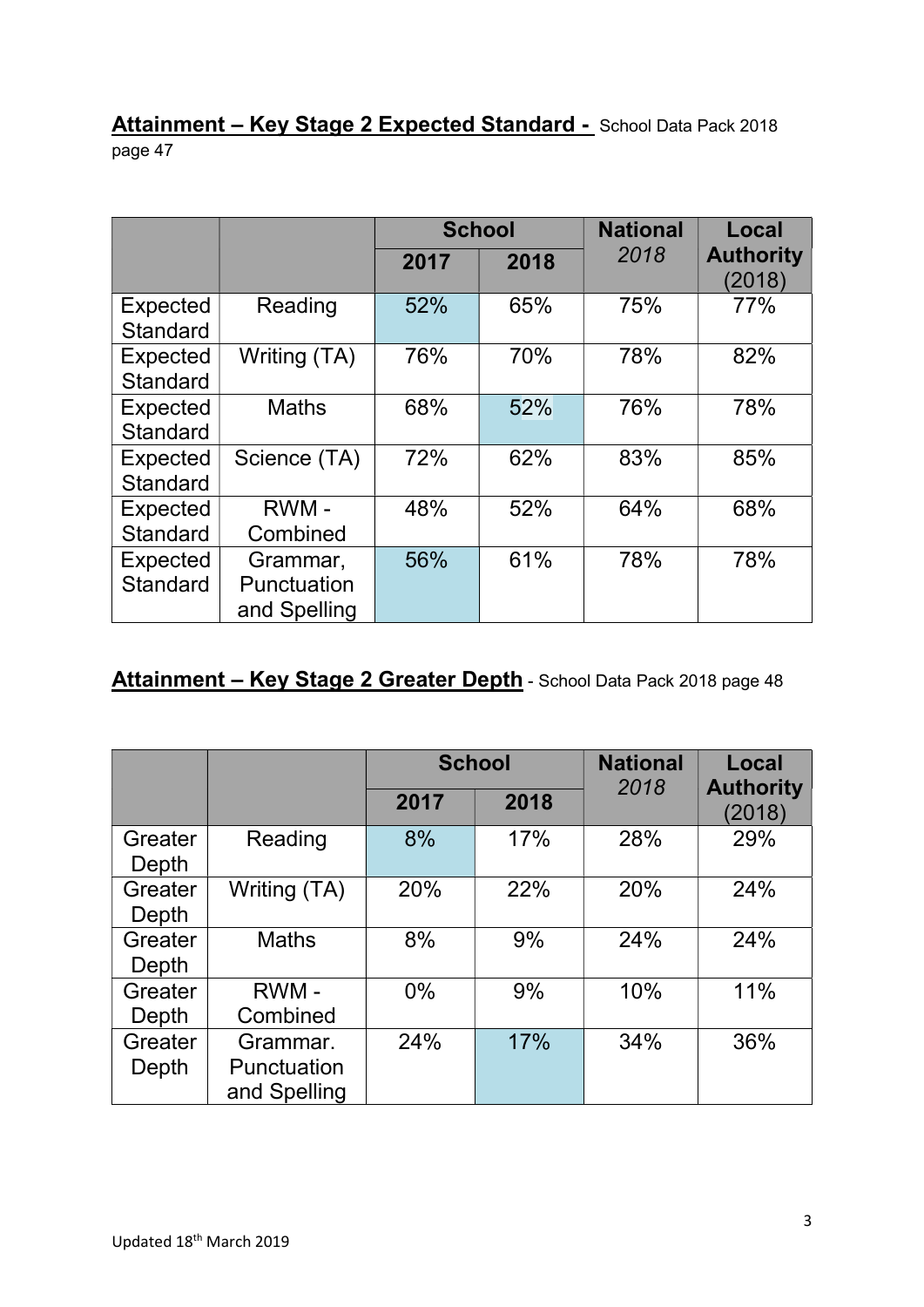#### Average scaled score - School Data Pack 2018 page 47

|                | <b>School</b>         |                       | <b>Expected</b><br><b>Standard</b> | <b>National</b><br>2018 |
|----------------|-----------------------|-----------------------|------------------------------------|-------------------------|
|                | <b>Validated 2017</b> | <b>Validated 2018</b> |                                    |                         |
| <b>Reading</b> | 98                    | 103                   | 100                                | 105.1                   |
| <b>Maths</b>   | 101                   | 101                   | 100                                | 104.4                   |
| G, P, S        | 101                   | 102                   | 100                                | 106.2                   |

#### **Progress**

Key Stage 1 – Key Stage 2 - School Data Pack 2018 page 58, schools own data shared with DfE through 'Tables Checking' exercise.

|         | Validated<br>School | Unvalidated<br>School | Validated LA 2018 | Floor standard 2018 |
|---------|---------------------|-----------------------|-------------------|---------------------|
|         | 2017                | 2018                  |                   |                     |
| Reading | $-2.8$              | $-2.48$               | $+0.15$           | Above -5            |

|         | Validated | Unvalidated | LA 2016 | Floor standard 2016 |
|---------|-----------|-------------|---------|---------------------|
|         | School    | School      |         |                     |
|         | 2017      | 2018        |         |                     |
| Writing | $+3.12$   | $-0.68$     | $+0.67$ | Above -7            |

|       | Validated | Unvalidated | LA 2016 | Floor standard 2016 |
|-------|-----------|-------------|---------|---------------------|
|       | School    | School      |         |                     |
|       | 2017      | 2018        |         |                     |
| Maths | $-0.56$   | $-3.9$      | $+0.31$ | Above -5            |

Individual pupil level progress scores are calculated in comparison to other pupils nationally. Nationally the average progress score is zero.

- A score of 0 means pupils in Carville, on average, do about as well as those with similar prior attainment nationally.
- A positive score means pupils, on average, do better at key stage 2 than those with similar prior attainment nationally.
- A negative score means pupils, on average, do worse at key stage 2 than those with similar prior attainment nationally. A negative score doesn't necessarily mean a school is below the floor.